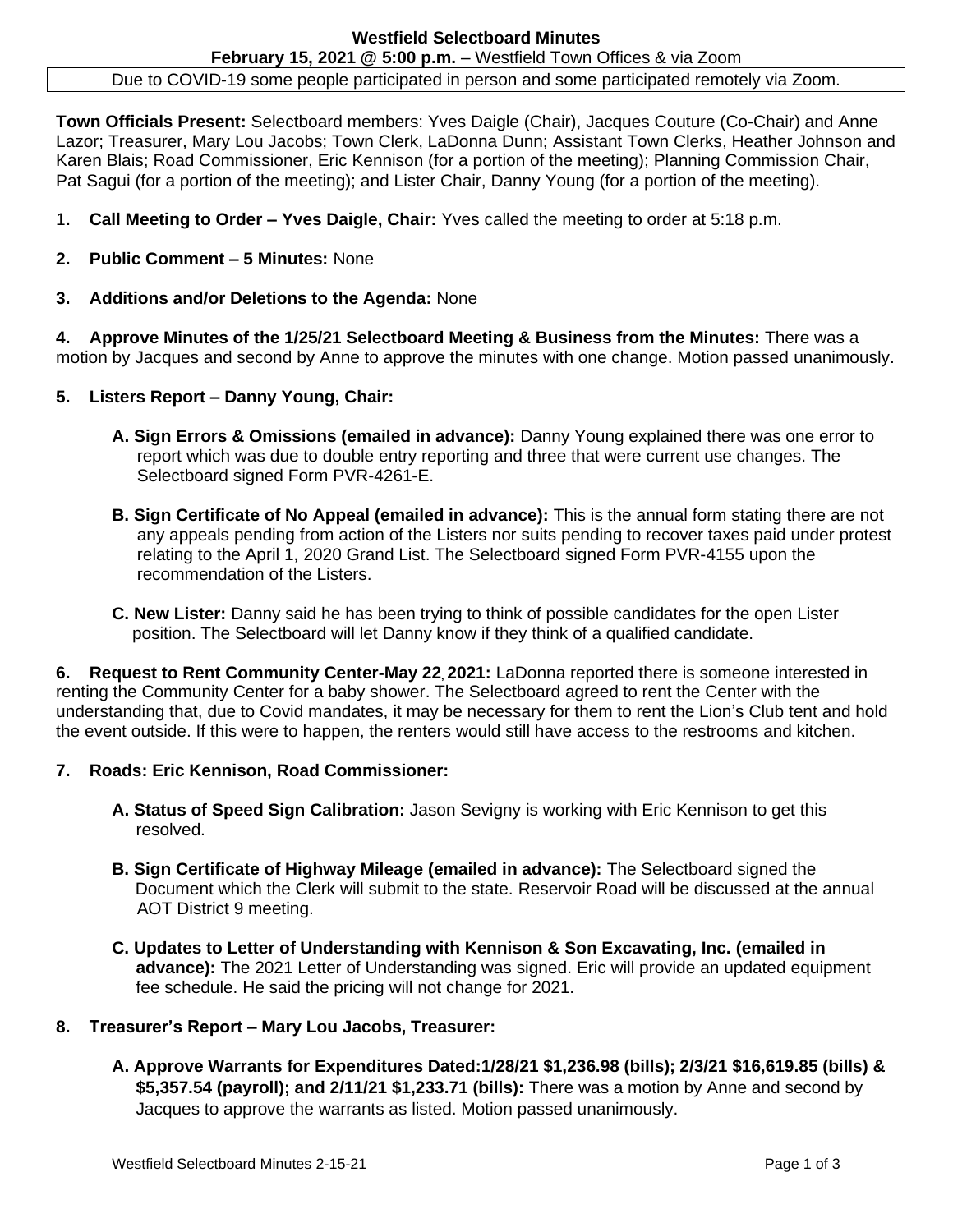- **B. Investing Good Neighbor Fund Check for \$10,000:** Mary Lou will double check to make sure all of the Good Neighbor Fund has been transferred out of the General Fund checking account and invested. It was agreed to invest the money in a CD at Community National Bank for 60 months. Community National Bank had the best rate.
- **C. Review Budget Status Report:** The Selectboard reviewed the report.

**9. Discuss Agenda/Training for Online Town Informational Meeting 2/25/21 @ 6 p.m. via Zoom:** Pat and LaDonna will attend a VLCT training on virtual town informational meetings. Pat, LaDonna, Karen, Heather and Ellen Fox will hold a mock meeting to practice Zoom technology to ensure a smooth-running meeting.

**10. Recommendation for Health Officer:** The Selectboard will need to recommend someone to the Health Commissioner for this position. Possible candidates were brainstormed. Anne will talk with Andrew Emery or Laura Emery to see if one of them is interested.

**11. Review Auditors Management Report (emailed in advance):** The Board reviewed the Auditors Management Report. Under the Cash Disbursements Journal section (page 2) it was pointed out that payment for the overhead doors at the town garage was made to Troy Overhead Door. The overhead doors were included in the bid from Wind Starr. The Auditors state the \$6,360 for the doors should have been deducted from the payments made to Wind Starr. The Clerk was asked to draft a letter for Selectboard approval to Wind Starr discussing the overpayment of \$6,360 and possible resolutions to the problem.

Suggestions for the Auditor position were discussed. Bobbi-Jo Bathalon was suggested. Mary Lou will contact her to gauge her interest. During the audit, the Auditors discussed the possibility of having a professional CPA firm rather than town Auditors in the future. LaDonna explained to the Selectboard the process if this was pursued. She said it would require an article on the Town Warning and would need to be voted by Australian ballot. The Auditors feel it is difficult to get people who are interested in filling this position. The cost would be considerable to have an annual audit by a CPA firm.

**12. Discuss Landscaping RFP:** The Selectboard said they were pleased with the job Tommy Bathalon did with the landscaping, and they expressed appreciation for his willingness to step in after Tom Schrock passed away. They were hopeful that Tommy would put in a bid this year. LaDonna will place an ad in the newspaper by March 1<sup>st</sup>. The Clerk will update the Request for Proposal (RFP). In addition to the newspaper ad, the announcement/RFP will be posted on Facebook, the municipal website, and Front Porch Forum. The sealed bids will be opened at the March 15<sup>th</sup> Selectboard meeting as well as the landscaping contract awarded.

**13. Discuss Reopening Town Office to Assist with Early Voting/Absentee Ballot Distribution:** LaDonna requested the Town Office be reopened with mask and social distancing requirements in place. LaDonna said she felt it was important to make it as easy as possible for everyone to be able to vote on Election Day, March 2, 2021. She said she is encouraging people to take absentee ballots because of voting everything by Australian ballot there are 51 articles to vote on. The length of time to vote each ballot will be considerable compared to other years. The Selectboard agreed to reopen the office as long as Covid cases remain low, and people adhere to the mask and social distancing requirements. Due to the size of the vault, appointments will continue to be required to ensure only one person is in the vault at a time.

**14. Sheriff's Report for January:** Yves said the Sheriff's Department has a new reporting system which does not provide as much information as the past reports. No dollar amounts for fines show up on the new report. There were 40.75 patrol hours reported for January.

**15. Recycling Update:** Yves gave an update on the Chittenden County illegal dumping incident and reported on the fines that were issued. He also reported that the Waste Management District Supervisors have already voted the budget through for 2021.